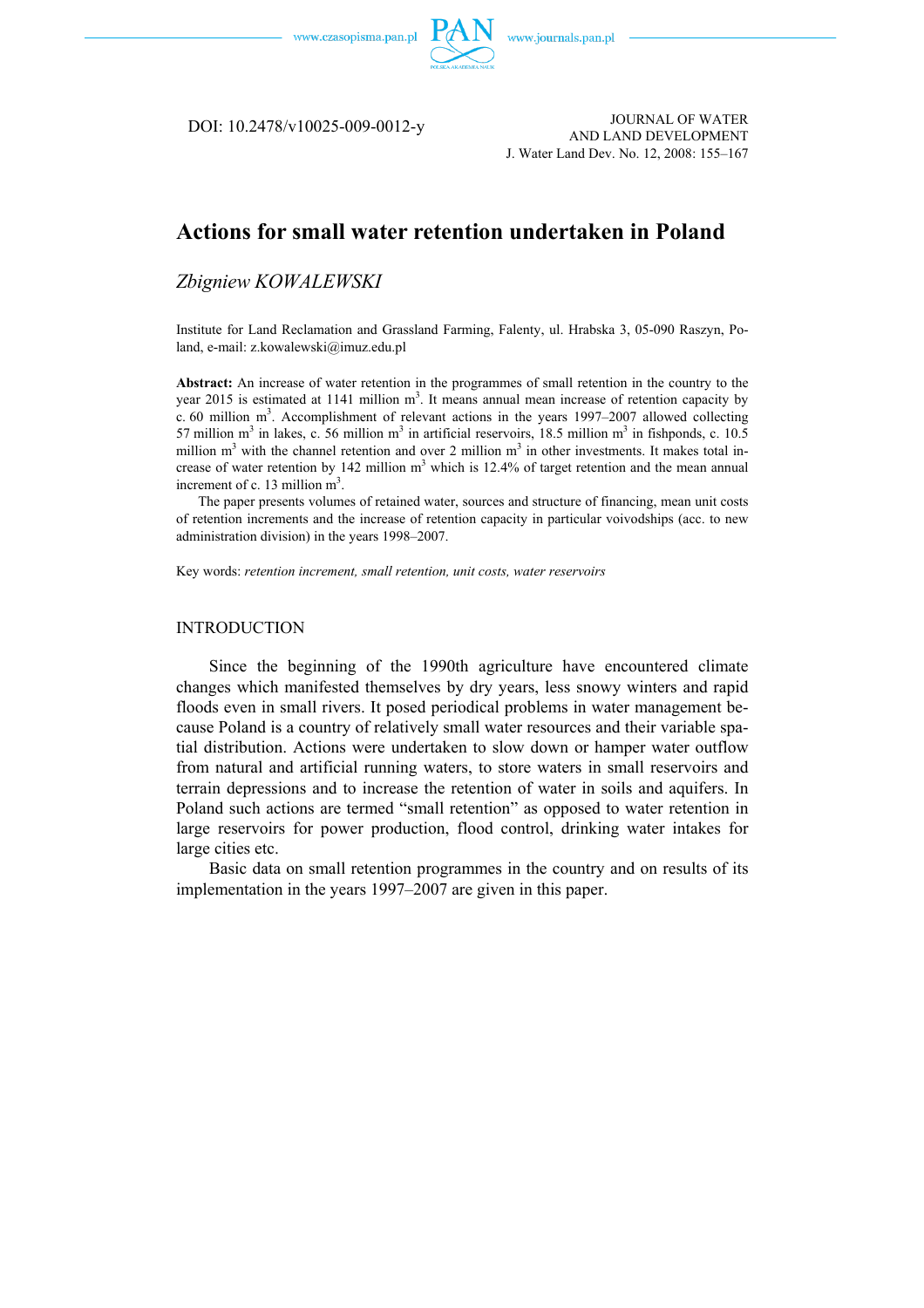czasopisma.pan.pl



## ASSUMPTIONS OF THE SMALL RETENTION PROGRAMME – VOIVODSHIP PROGRAMMES

Development of small retention in the country started in the year 1995 as a result of the agreement between the ministries of agriculture and environment [Porozumienie…, 1996] which agreed on various common actions aimed at improving the availability of water resources. The programme had to be accomplished to the year 2015.

Each voivodship was obliged to elaborate the programme of small retention development which would consist in the construction, reconstruction and modernisation of water storage facilities of a maximum capacity of 5 million  $m<sup>3</sup>$  (usually, however, not exceeding 1 million  $m<sup>3</sup>$ ). Moreover, it was agreed that particular programmes should:

- − facilitate the reduction of surface runoff through planting forests and midfield woods,
- − stop degradation of the existing and start the construction of new reclamation facilities, particularly those intended for irrigation, water lifting and hampering rapid water outflow,
- − consider the possibility of flood control,
- − locate the objects in places appropriate for increasing the recharge of aquifers,
- − consider the motions of local communities (communes, farmers),
- − be agreed on with regional boards of water management.

Most of 49 programmes were prepared in 1996 with the consideration of the then administration division into voivodships. Programmes were mainly elaborated by voivodship boards of land reclamation and water facilities but also by construction design companies and scientific institutions associated with reclamation and water management,

Proposals presented by particular voivodships were quite variable as to the general concept of actions, various elements of small retention, detail of information, environmental impact, costs and the assessment of economic efficiency. Planned increase of the volume of retained water was mainly based on small reservoirs (ponds) where c. 860 million  $m<sup>3</sup>$  had to be stored in 4 789 reservoirs. Damming  $620$  lakes would increase water retention by 263 million  $m<sup>3</sup>$  and water lifting in basic and detailed reclamation network would bring additional 18 million  $m<sup>3</sup>$ . Up to the year 2015 water storage within the programme of small retention was forecasted at c. 1 141 million  $m^3$ .

Large reservoirs ( $>5$  million m<sup>3</sup>) store c. 3 396 million m<sup>3</sup> in the country [Ochrona..., 2006]. So, planned increase of water storage capacity is c. 1/3 of the present volume. The amount of planned retention (acc. to present administration division of the country) is shown in Figure 1. Large discrepancy can be observed between particular regions. In general, planned retention should follow largest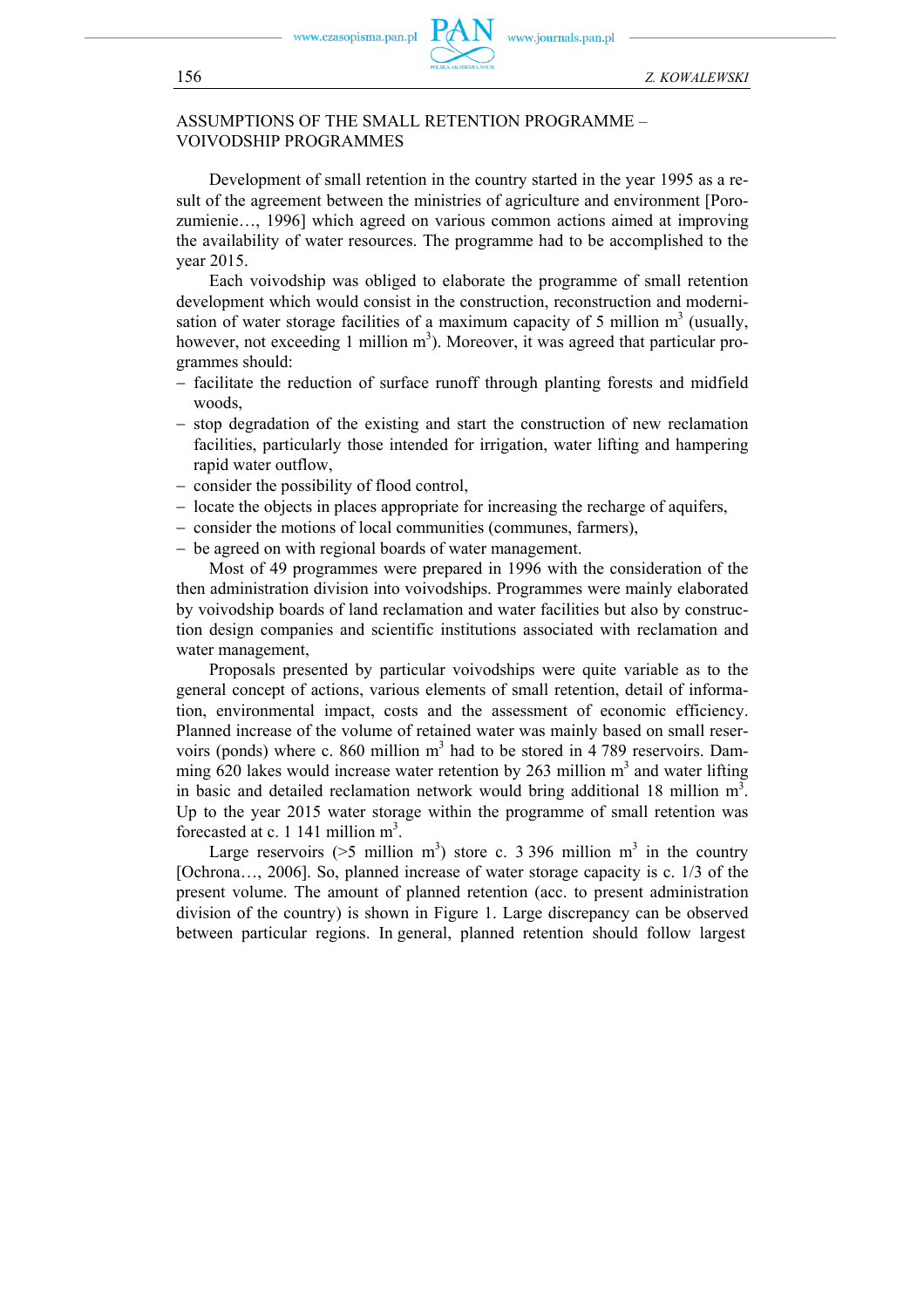*Actions for small water retention undertaken in Poland* 157



Fig. 1. The increase of retained water volume (million  $m<sup>3</sup>$ ) planned to the year 2015

needs arising from water deficits [Potrzeby…, 1996], which is in part reflected (Fig. 1) by data for voivodships in the following order: lubelskie, mazowieckie, kujawsko-pomorskie, wielkopolskie and lubuskie. Exceptionally high retention volumes planned for pomorskie voivodship and relatively high – for zachodniopomorskie voivodship result probably from favourable location of small reservoirs along numerous rivers of these voivodships.

Administrative reform performed in 1998 with 16 newly created voivodships hindered practical application of the programmes. Therefore, new programmes based on former locations of objects but considering new conditions (changes in the legal status, climate changes, and possibilities of financial support from EU funds) were later prepared in some voivodships.

### ACCOMPLISHMENT OF THE SMALL RETENTION PROGRAMME BETWEEN 1997 AND 2007

During eleven years 727 small reservoirs were constructed, 4 lakes were dammed, 1551 ponds were built and 672 and 412 constructions were made in basic and detailed reclamation networks, respectively [Wykonanie…, 2007]. The number of most important objects created in particular years is presented in Figure 2. Great differences in the range of project implementation can be seen between years due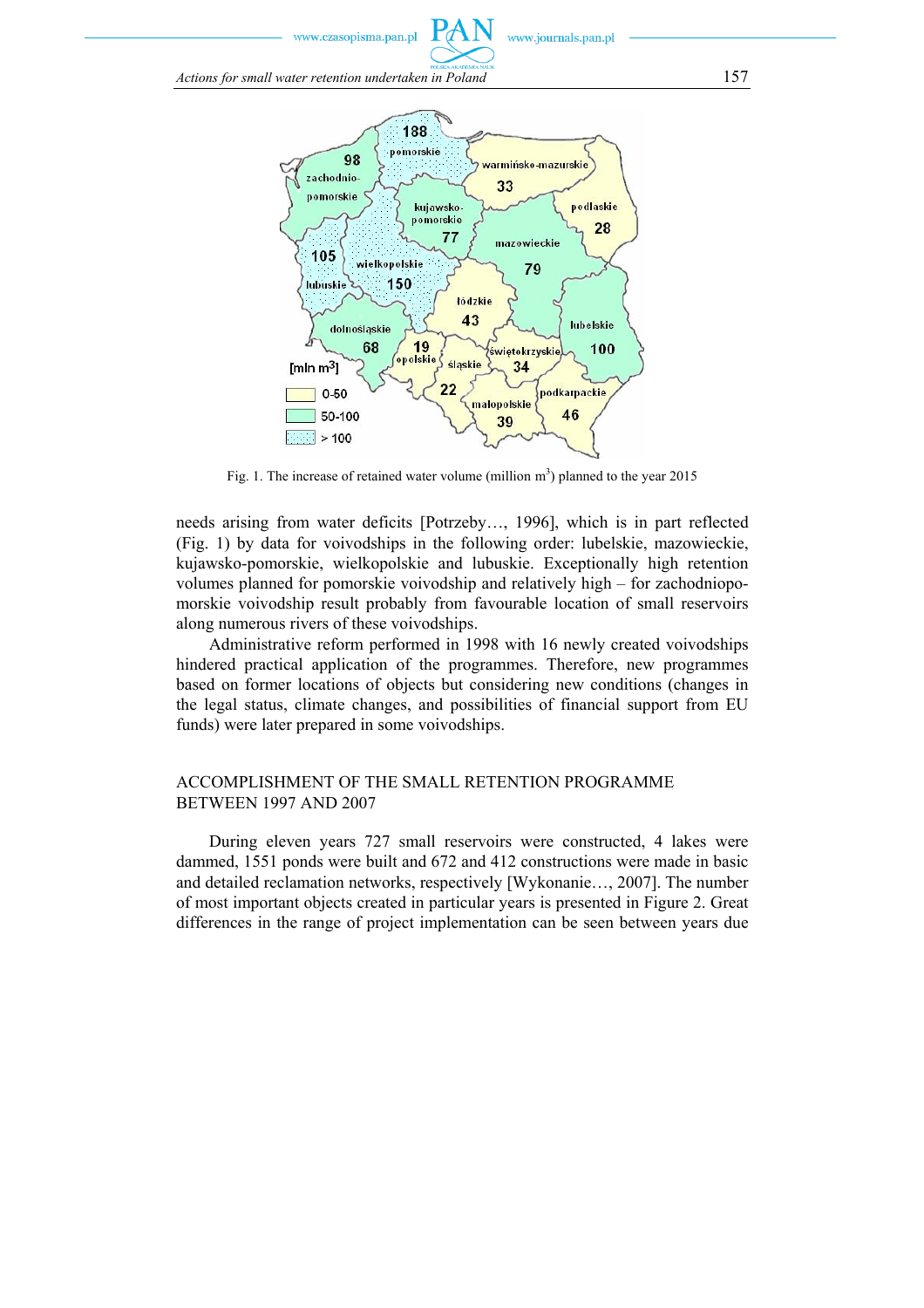

158 *Z. KOWALEWSKI* 



Fig. 2. The number of objects made in the years 1997–2007 within the programme of small retention

mainly to a possibility of gathering funds for investments and to variable advancement of building works initiated before the start of the small retention programme.

The number of objects translates into additional volume of retained water. Volumes obtained in consecutive years for the main elements of small retention are shown in Figure 3.

The largest retention  $(56.98 \text{ million m}^3)$  was obtained through lake damming, slightly less – in man-made reservoirs  $(56.18 \text{ million m}^3)$ . Markedly smaller amounts of water (18.47 million  $m<sup>3</sup>$ ) were collected in fishponds and still less – by lifting water in basic reclamation network  $(8.30 \text{ million m}^3)$  and in other investments  $(2.14 \text{ million m}^3)$ .

Eleven years long accomplishment of the programme means over half of the planned period of project completion. The increment of retention capacity obtained in the years 1997–2007 was compared with volumes planned to be achieved to the year 2015. According to presented data, total retention increased in the years 1997–  $-2007$  by 142 million m<sup>3</sup>. It is only 12.4% of that planned up to the year 2015 (in the whole country) which makes mean annual increment of c. 13 million  $m<sup>3</sup>$ . These volumes are over 4 times less than the mean planned annual increment of retention volume of 60 million  $m<sup>3</sup>$ . In eleven years only channel retention overcame the planned mean increment of retention volume. Much smaller increment was found in lake damming (21.7%) and very small (8.7%) in water retention in man-made water reservoirs and ponds (Tab. 1).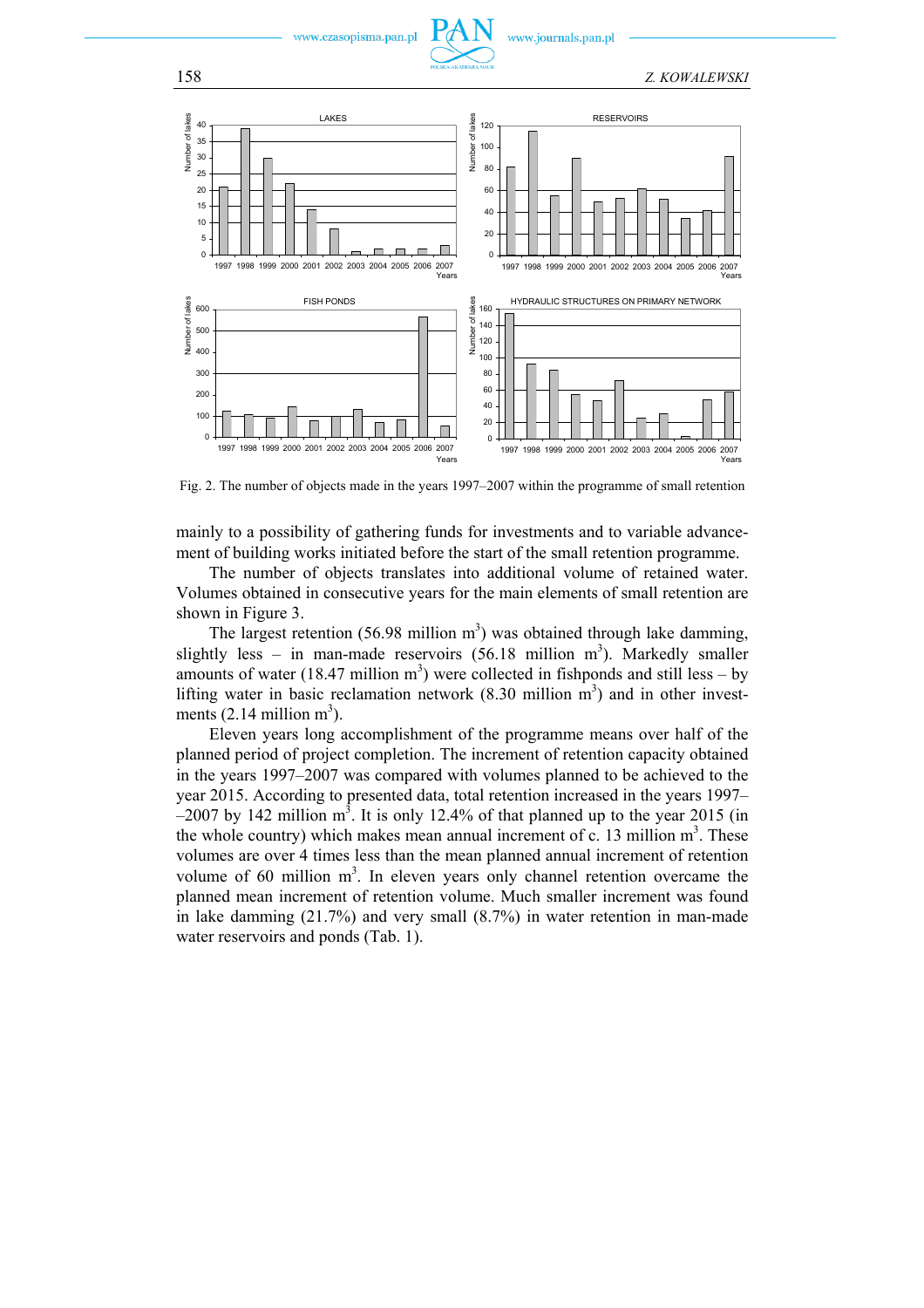

*Actions for small water retention undertaken in Poland* 159



Fig. 3. Total annual volumes of water retained in various objects in the years 1997–2007

**Table 1.** Comparison of water retention obtained between 1997 and 2007 with volumes planned to be achieved to 2015 in basic objects

|                               | Volumes, million $m3$ | (b)                             |               |
|-------------------------------|-----------------------|---------------------------------|---------------|
| Object                        | planned to 2015       | obtained in the years 1997–2007 | (a)           |
|                               | (a)                   | (b)                             | $\frac{0}{0}$ |
| Dammed lakes                  | 263                   | 57                              | 22            |
| Man-made reservoirs and ponds | 860                   | 75                              | 9             |
| Channel retention             | 18                    | 10                              | 56            |
| Total                         | 1 141                 | 142                             |               |
| Comparable number of years    | 19                    | 11                              | 58            |

Mean volumes of retained water per one object in a given year were also compared. The values are differentiated for particular elements of small retention (Fig. 4). The largest volumes were obtained when damming lakes. In that case the mean retention increment per lake in the first years (up to 2002) did not exceed 600 thousand  $m<sup>3</sup>$ . In the next two years it was nearly 3 million  $m<sup>3</sup>$  (damming 1–2 lakes a year) and decreased again in 2007 to slightly more than 260 thousand  $m<sup>3</sup>$ . Mean unit volume of constructed reservoirs was largest in 2001 (almost 200 thousand  $\text{m}^3$ ). Mean unit volumes in ponds were c. 20 thousand  $\text{m}^3$  up to the year 2002 and much smaller afterwards.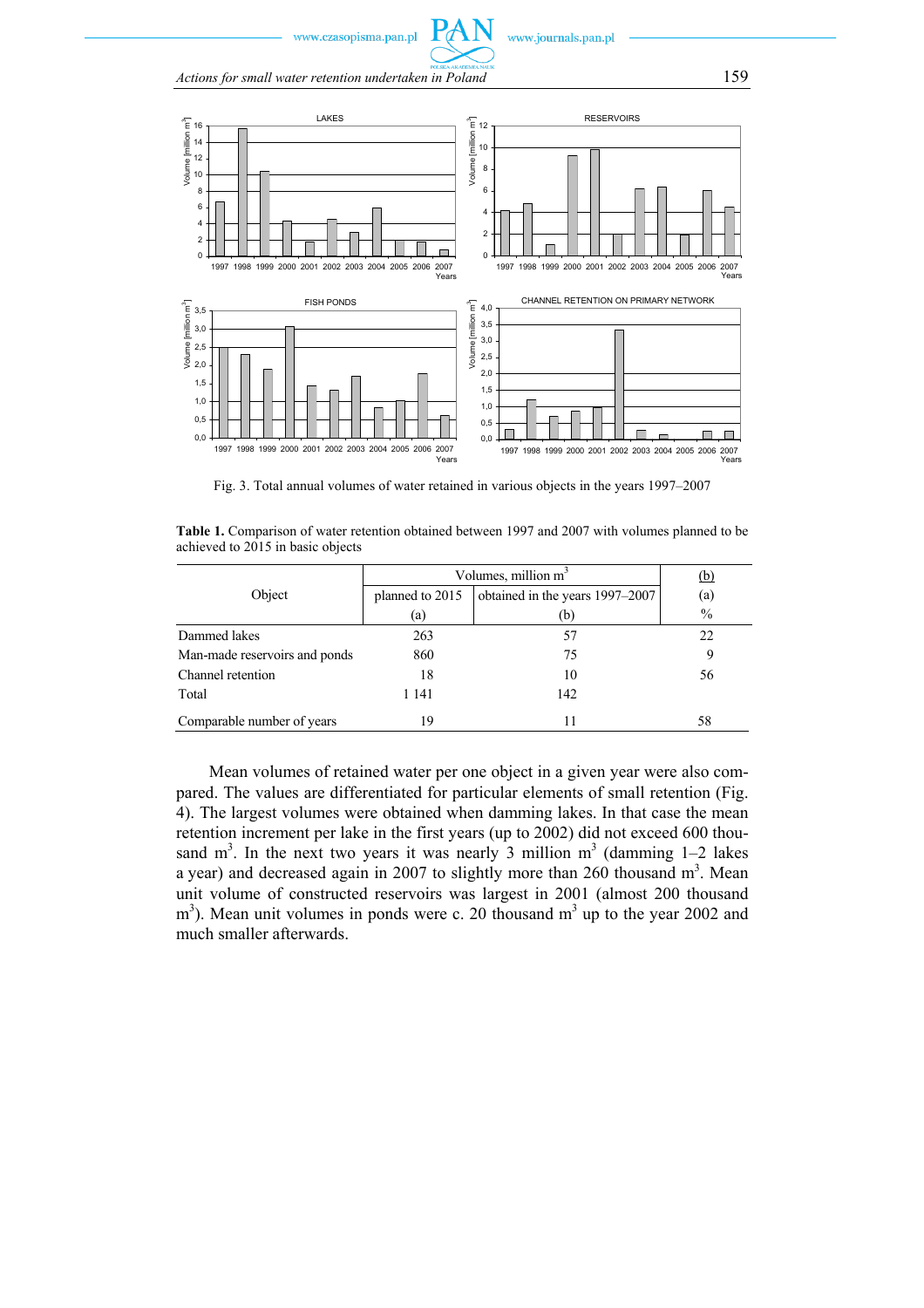

www.journals.pan.pl



Fig. 4. Mean unit volumes of objects in various forms of water retention accomplished in the years 1997–2007

In channel retention of the basic reclamation network the mean unit volume did not exceed 50 thousand  $m<sup>3</sup>$  (2002).

Objects of small retention are financed from various sources:

- − budget of voivodships,
- − voivodship funds for environmental protection and water management,
- − National Fund for Environmental Protection and Water Management (NFEPWM),
- − budget of communes,
- − Fund for the Protection of Agricultural Lands (FPAL),
- − Agency for Restructuring and Modernization of Agriculture (ARMA),
- − other sources (private funds, forest district offices, anglers associations, mines, foundations, structural funds of the EU).

The share of particular financial sources in the years 1997–2007 is presented in Fig. 5. As can be seen, the largest sums were spent from the budget of voivodships, voivodship funds for environmental protection and water management, and from the so-called other sources. In total 601 million zł were spent in the study period which makes a mean annual expenditure of c. 55 million zł.

The largest means (393 million zł i.e. 65.4% of the whole costs of small retention) were allocated for the construction of reservoirs, next costly were the water lifting constructions in basic reclamation network – 106 million zł (17.6%). Detailed partitioning of financial means is given in Figure 6.

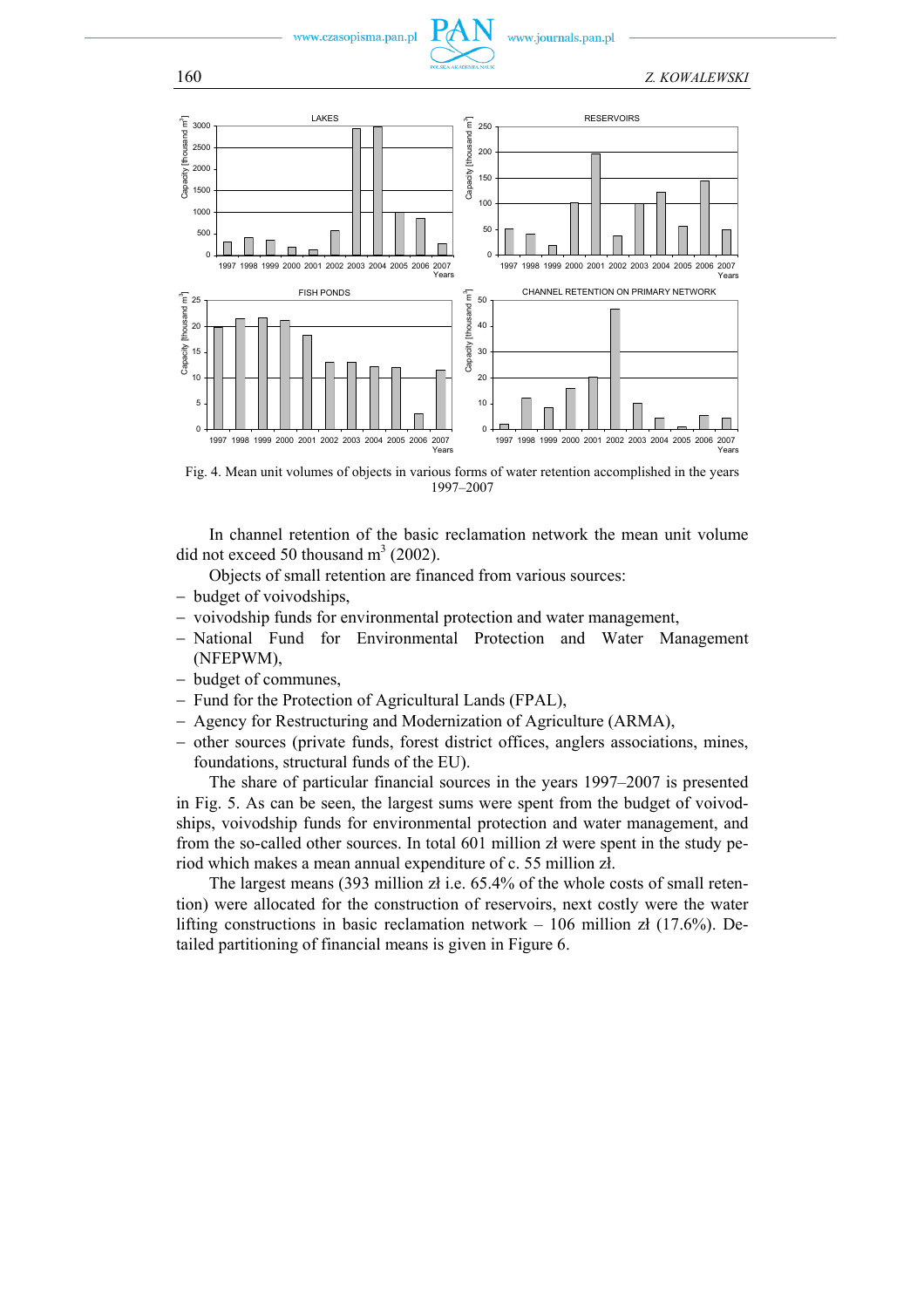*Actions for small water retention undertaken in Poland* 161



P

Fig. 5. The share of various sources in financing the small retention programme in the years 1997–2007 (acronyms – see text)



Fig. 6. Structure of investments in objects of small retention in the years 1997–2007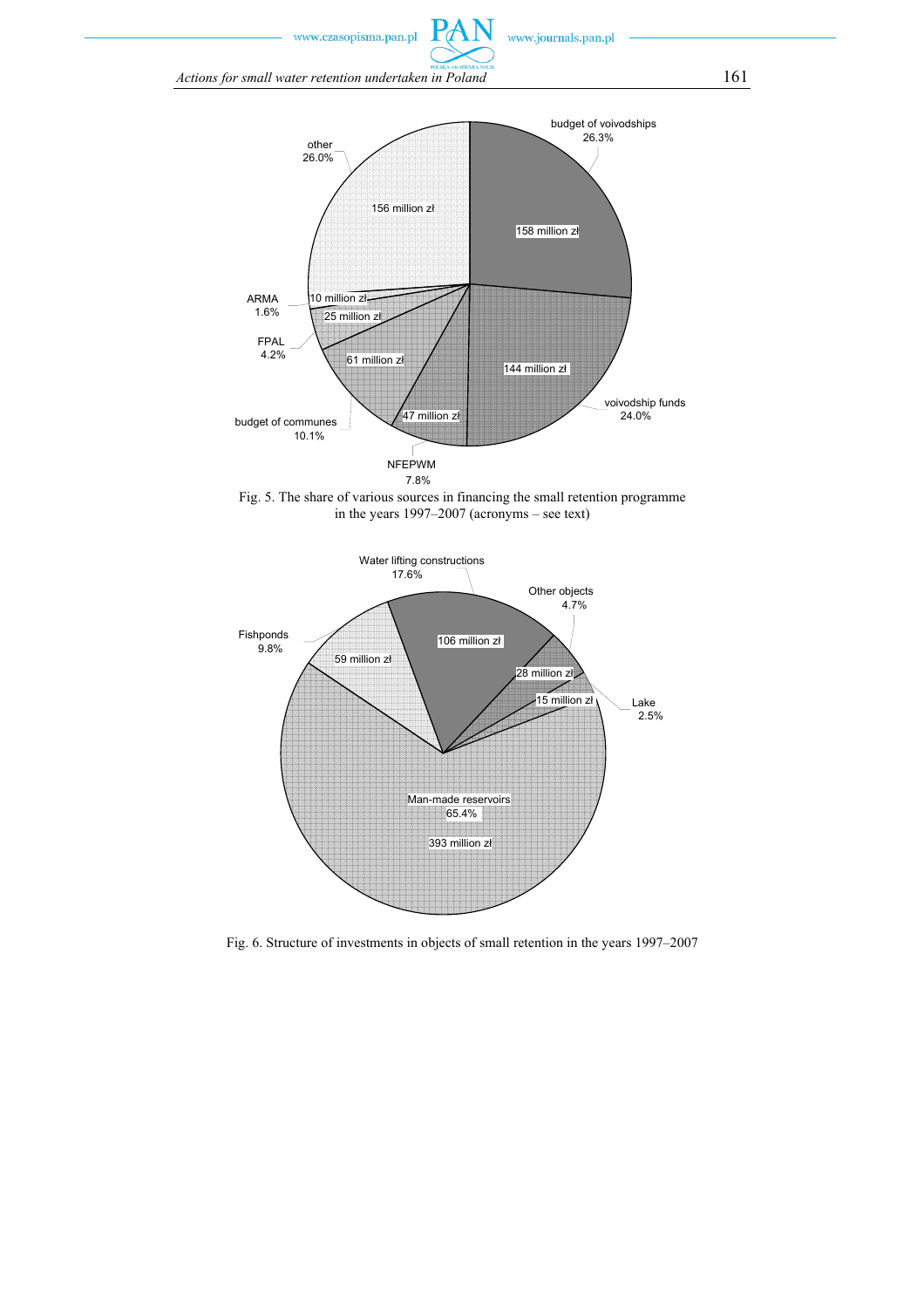vw czasonisma nan nl



ww.journals.pan.pl

Unit costs of obtaining  $1 \text{ m}^3$  of retained water may be a useful index in planning investments associated with small water retention (Fig. 7).



Fig. 7. Mean unit costs of retention increments in successive years of the programme implementation

Up to the year 2006 the most effective  $(0.06 \text{ do } 0.54 \text{ zt} \cdot \text{m}^{-3})$  method was lake damming. It was a result of relatively low inputs to lake retention (no need to prepare lake basin, small scale of protecting the surrounding areas, even small dam sufficient to lift outflowing water). When the possibilities of increasing lake retention at low costs were exhausted the unit cost of obtaining  $1 \text{ m}^3$  of retained water markedly increased in 2007 as compared with the previous years. In the case of fishponds the unit cost varied between 2.08 and 5.79 zł·m–3. The highest costs were allocated to the construction of artificial reservoirs and varied, depending on the year, from 3.63 to 19.60  $z/m^{-3}$ . It was associated with the location of reservoirs, coverage of the basin, possible purchase of the grounds, size of lifting construction, the need of undertaking some protective measures etc.

As already mentioned (Fig. 1) quite differentiated plans were prepared in various regions of the country. It was also reflected in realisation of the small retention objects in 16 new voivodships (data since 1998 – Table 2).

The largest increments in retention capacity were obtained in wielkopolskie  $(c. 37$  million m<sup>3</sup>) and kujawsko-pomorskie  $(c. 16$  million m<sup>3</sup>) voivodships respectively to the greatest needs for water retention [Potrzeby…, 1996].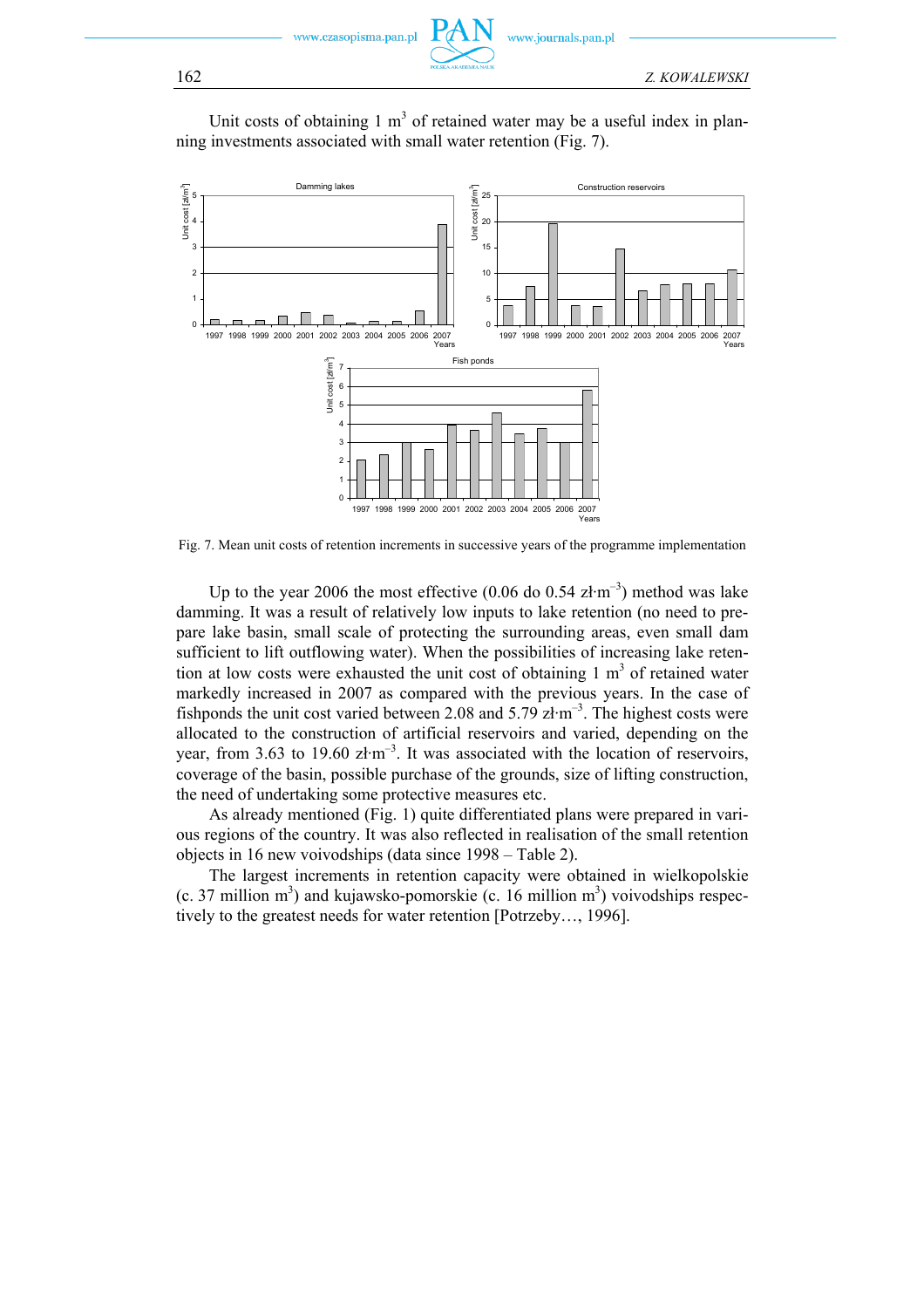|                     | Increment of retention volume, thous. m <sup>3</sup> |                 |            |                                             |                  |             |  |
|---------------------|------------------------------------------------------|-----------------|------------|---------------------------------------------|------------------|-------------|--|
| Voivodship          | man-made<br>reservoirs                               | dammed<br>lakes | fishponds  | water lifting in<br>reclamation<br>networks | other<br>objects | total       |  |
| Dolnośląskie        | 4 9 4 8 .9                                           |                 | 6 8 5 8 .1 | 18.1                                        |                  | 11 825.1    |  |
| Kujawsko-pomorskie  | 323.6                                                | 11 867.1        | 87.4       | 4 147.2                                     | 19.7             | 16 445.0    |  |
| Lubelskie           | 6 5 7 1 .8                                           | 801.0           | 60.2       | 480.8                                       |                  | 7913.7      |  |
| Lubuskie            | 1 1 4 3 .8                                           | 2 7 7 4 .1      | 22.1       | 72.0                                        | 12.5             | 4 0 24.5    |  |
| Łódzkie             | 2 3 8 0 . 2                                          |                 | 28.0       | 10.0                                        | 15.0             | 2433.2      |  |
| Małopolskie         | 11.6                                                 |                 | 840.7      |                                             |                  | 852.3       |  |
| Mazowieckie         | 3 0 9 3 .0                                           | 1 500.0         | 222.5      | 622.9                                       | 7.9              | 5 4 4 6 .5  |  |
| Opolskie            | 62.3                                                 |                 | 754.0      | 3.8                                         |                  | 820.1       |  |
| Podkarpackie        | 683.7                                                |                 | 27.6       | 1.5                                         |                  | 712.8       |  |
| Podlaskie           | 844.0                                                |                 | 105.6      | 238.1                                       |                  | 1 1 8 7 . 7 |  |
| Pomorskie           | 134.7                                                | 8 4 2 6 .3      | 14.8       | 46.8                                        |                  | 8 622.6     |  |
| <b>Sląskie</b>      | 2 3 0 2.4                                            |                 | 1418.6     | 6.0                                         | 4.8              | 3 7 3 1 .8  |  |
| Świętokrzyskie      | 4 2 2 9 .1                                           |                 | 42.4       | 5.0                                         |                  | 4 2 7 6 .5  |  |
| Warmińsko-mazurskie | 257.4                                                | 9477.5          | 1 105.5    | 590.2                                       | 692.0            | 12 122.6    |  |
| Wielkopolskie       | 23 839.0                                             | 8 2 3 7 .0      | 2 7 5 0.9  | 834.0                                       | 98.5             | 36 759.4    |  |
| Zachodniopomorskie  | 12 737.2                                             | 7 3 0 4 . 6     | 376.9      | 1638.8                                      | 385.0            | 10 942.5    |  |
| Total               | 52 062.7                                             | 50 387.6        | 15 715.3   | 8 7 1 5 .9                                  | 1 2 3 4 .9       | 128 116.4   |  |

**Table 2.** The increment of small water retention in the years 1998–2007 in particular voivodships

The retention capacity raised slightly less in warmińsko-mazurskie (12.1 million  $\text{m}^3$ ), dolnośląskie (11.8 million m<sup>3</sup>) and zachodniopomorskie (10.9 m<sup>3</sup>) voivodships. Obtained increase of retention capacity in the years 1998–2007 is shown in Figure 8 for all voivodships.

Figure 9 presents the percent of obtained rise in water retention in relation to planned increase in particular country regions. The percent varied from 1.5% in podkarpackie to 36.5% in warmińsko-mazurskie voivodship. Regions with less than 10% of project accomplishment prevail in the country. It means that water retention problems are not equally appreciated. Main attention is focussed on large, chiefly flood control, reservoirs. Possibilities of water retention in the reclamation systems are also not fully exploited. At present, these systems contribute in less than 7% to the structure of water retention increments. Water reclamation facilities (natural streams, channels, ditches) have a total length of 355 thousand km. Hampering outflow from part of these systems, even at water lifting by less than 1 m, affects both surface and groundwater retention. If water retention increases on half of agricultural grounds (10 million ha) by only 20 cm, the storage of water in soil would reach c. 2 billion m<sup>3</sup> [MIODUSZEWSKI, 1994]. Agriculture is one of the main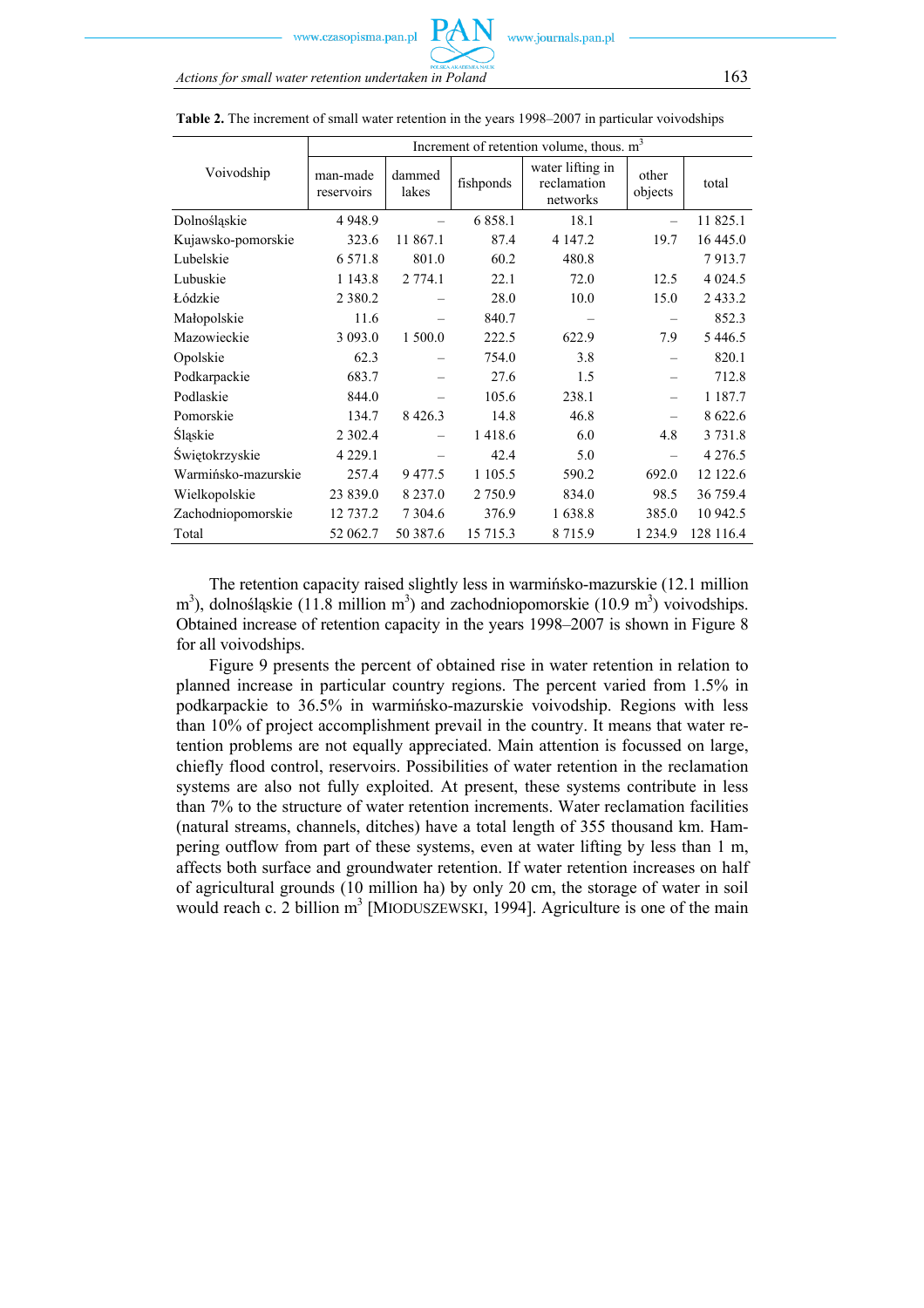



Fig. 8. The increment of water retention (million  $m<sup>3</sup>$ ) in voivodships in the years 1998–2007



Fig. 9. Obtained increase of retention capacity as percent of the planned

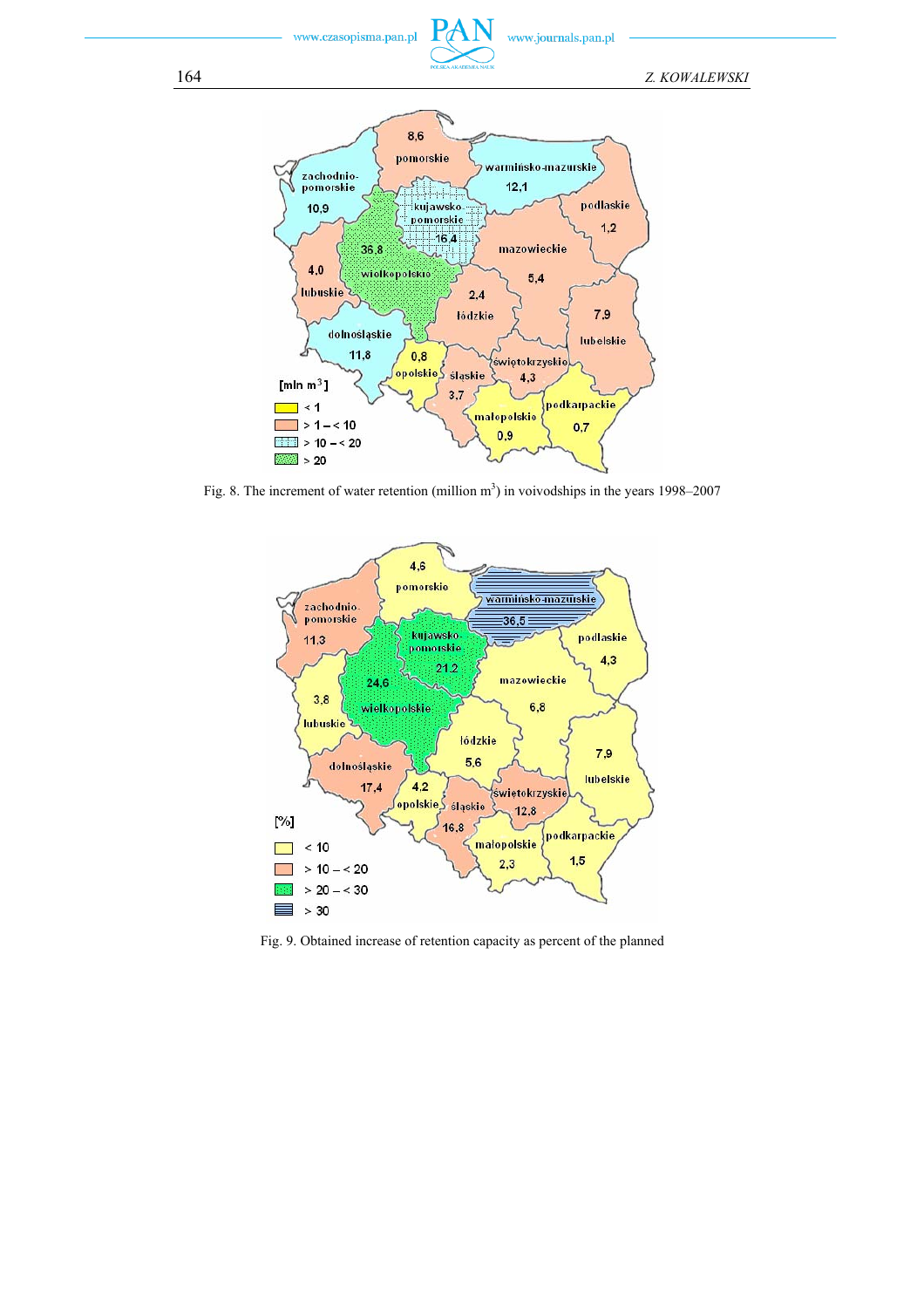zasonisma nan nl

*Actions for small water retention undertaken in Poland* 165

types of economic activity dependent on water and considered its main consumer [CHEŁMICKI, 2002]. Therefore, droughts that have recently appeared (in the years 2002, 2004, 2005) exert strong impact on yields [ŁABĘDZKI, 2006]. Particularly harmful was the drought in the vegetative season of 2006 when agricultural losses in the country were estimated at 6.1 billion zł. Intensification of actions aimed at complex implementation of small retention would mitigate the effects of droughts in the future. As pointed out by MROZIK and PRZYBYŁA [2007] new chances appear with a possibility of using financial support from European Union.

Apart from the storage of surface waters, small retention objects could be used for recreation, fishery, angling, agriculture and fire control. Relatively small is their role in flood control though the objects might be important in small catchment basins with many reservoirs during summer floods [SZYMCZAK, KOWALEWSKI, 2001]. Immeasurable are the natural and ecological consequences of small retention objects including river restoration, water quality improvement, restriction of hydrogenic soil degradation, and creation of new habitats for waterfowl, amphibians and fish.

#### CONCLUSIONS

Presented data on planned and accomplished actions in the scope of small water retention in Poland allow for formulating the following statements and conclusions:

- − planned increase of water retention within the programmes of small retention up to the year 2015 involves 1/3 of the country reservoir retention;
- − after more than half of the accomplishment period (years 1997–2007) the volume of obtained retention is c. 142 million  $m<sup>3</sup>$  i.e. slightly more than 12% of the planned. The main reason is low financial inputs but also complex formal procedures before realisation of an object due to legal restrictions associated mainly with environmental protection;
- − up to now (2007) total sum of financial outlays spent on the accomplishment of small retention objects is 601 million zł which makes the mean annual input equal to 55 million zł. Characteristic are in this context the losses in agriculture caused by the drought during vegetative season 2006 estimated at 6.1 billion zł;
- − the increase of financial outlays for actions associated with water retention is reasonable since dry periods may occur more often due to climatic changes. Losses caused by these changes largely overcome the costs of realisation;
- − attention should be focussed on multiple biological consequences of small water retention.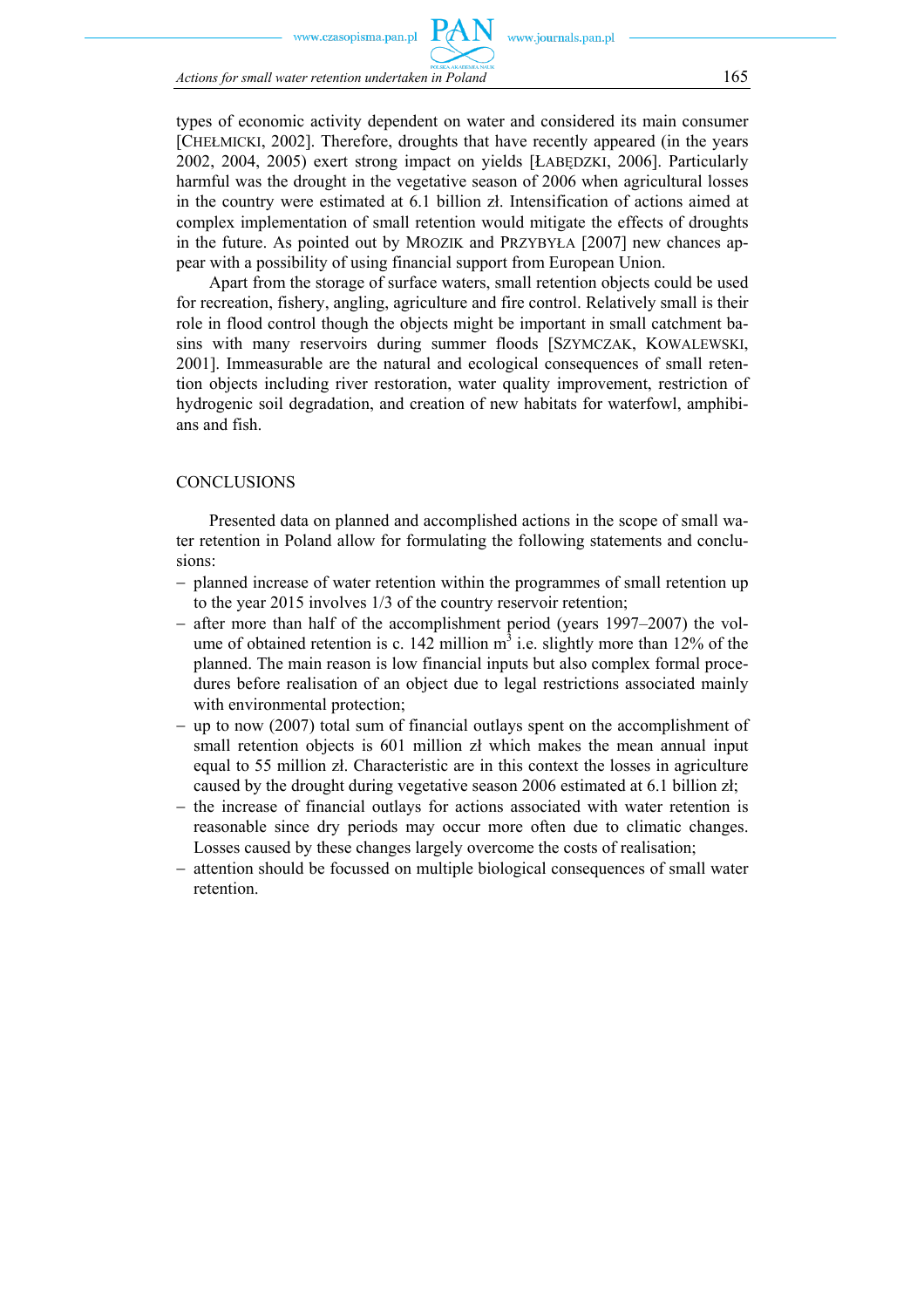

### REFERENCES

- 1. CHEŁMICKI W., 2002. Woda. Zasoby, degradacja, ochrona. (Water. Resources, degradation, protection). Warszawa, Wydaw. PWN: 306.
- 2. http://www.gugik.gov.pl/komisja/pliki/polska\_mapa\_administracyjna\_2007.pdf
- 3. KOWALEWSKI Z., 2003. Wpływ retencjonowania wód powierzchniowych na bilans wodny małych zlewni rolniczych. (The effect of retaining surface waters on water balance in small agricultural catchments). Woda Środ. Obsz. Wiej. Rozpr. nauk. monogr., 6: 126.
- 4. ŁABĘDZKI L., 2006. Susze rolnicze. Zarys problematyki oraz metody monitorowania i klasyfikacji. (Agricultural droughts. An outline of the problem and methods of monitoring and classification). Woda Środ. Obsz. Wiej. Rozpr. nauk. monogr., 17: 107.
- 5. MIODUSZEWSKI W., 1994. Ochrona i kształtowanie zasobów wodnych w małych rolniczych zlewniach rzecznych. Metodyczne podstawy rozwoju małej retencji. (Protection and management of water resources in small agricultural river catchment basins. Methodological basis for the development of small retention). Falenty: Wydaw. IMUZ. Mater. Inf., 25: 35.
- 6. MROZIK K., PRZYBYŁA Cz., 2007. Przestrzenne zróżnicowanie inwestycji małej retencji wodnej w Polsce w latach 1998–2005. (Spatial differentiation of investments in small water retention in Poland in the years 1998–2005).
- 7. Ochrona środowiska, 2006. Informacje i opracowania statystyczne. (Environmental protection 2006. Information and statistical reports). Warszawa, GUS: 522.
- 8. Porozumienie z 21.12.1995 r. zawarte między Ministrem Rolnictwa i Gospodarki Żywnościowej a Ministrem Ochrony Środowiska, Zasobów Naturalnych i Leśnictwa dotyczące współpracy w zakresie programu małej retencji. (Agreement of 21.12.1995 between the Minister of Agriculture and Food Industry and the Minister of Environmental Protection, Natural Resources and Forestry on cooperation within the programme of small retention), 1996. Gosp. Wod., 1.
- 9. Potrzeby i możliwości zwiększenia retencji wodnej na obszarach wiejskich. (Needs and possibilities of increasing water retention in rural areas), 1996. Ed. W. Mioduszewski, E. Kaca. Falenty, Wydaw. IMUZ: 136.
- 10. SZYMCZAK T., KOWALEWSKI Z., 2001. Impact of reservoir systems on stream outflow in lowland catchment. J. Water Land Dev., 5: 3–14.
- 11. Wykonanie obiektów małej retencji. Sprawozdania RRW-13. (Accomplishment of the small retention objects. Reports RRW-13). (2000, 2001, 2002, 2003, 2004, 2005, 2006, 2007).

#### **STRESZCZENIE**

#### **Działania w zakresie małej retencji podejmowane w Polsce**

Słowa kluczowe: *koszty jednostkowe, mała retencja, przyrost retencji, zbiorniki wodne*

Program rozwoju małej retencji w Polsce został zapoczątkowany w 1995 r. w wyniku porozumienia pomiędzy resortami rolnictwa i środowiska. Każde ówczesne województwo zostało zobowiązane do opracowania takiego programu na swoim terenie. Realizację działań docelowo przewidziano do 2015 r.

Zaplanowano w skali kraju zmagazynowanie w tym czasie w ramach małej retencji ok. 1141 mln m<sup>3</sup> wody. Zgodnie z tym programem zwiększenie objętości